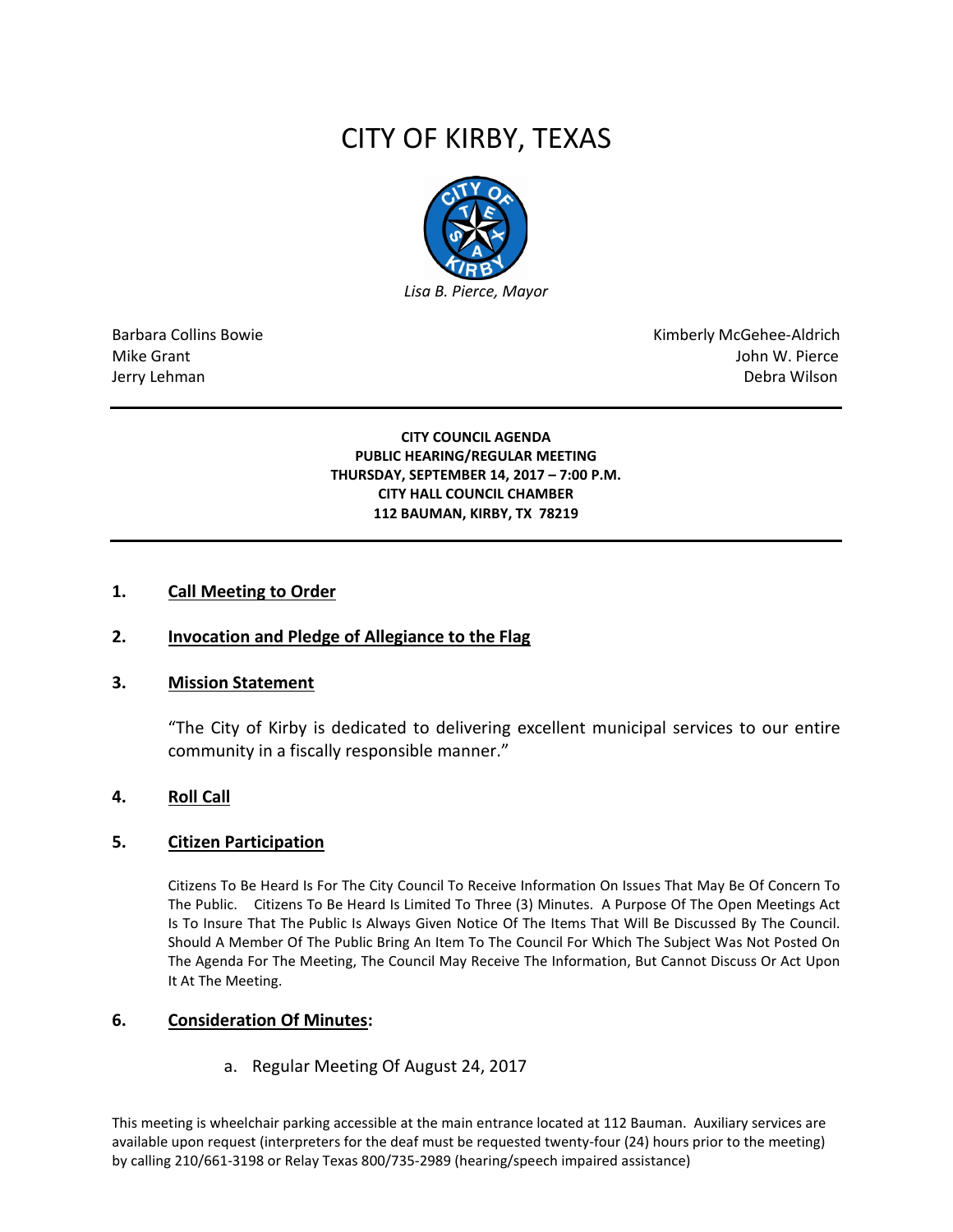b. Public Hearing/Special Meeting Of August 31, 2017

# **7. Consent Agenda**

- a. Acceptance Of Quarterly Investment Report For Period Ending June 30, 2017
- b. Acceptance Of Quarterly Financial Report For Period Ending June 30, 2017

# **8. Presentations**

- a. Recognize Yard Of The Quarter Winner
- b. Status Update On Kirby Bexar Animal Facility

# **9. Public Hearing**

- a. To Hear A Request Submitted By The Property Owner To Consider A Variance To The Zoning Ordinance Section 153.020 (B) (9) And Sign Ordinance Sections 154.06 (A), (C), And (D) To Allow A Sign Advertising Off Premise Businesses; Allow 250 Square Feet Maximum Face Area; And Allow 40 Feet Height; Located At CB 5941 BLK 1 LOT 146.7 Feet Of SW; Otherwise Known As 5310 FM 78, City Of Kirby, Bexar County, Texas.
- b. To Hear A Request Submitted By The Property Owner To Consider A Variance To The Zoning Ordinance Section 153.020 (B)(9) To Allow The Construction Of A New Silo That Is Approximately 45 Feet In Height And Exceeds The Maximum Height Limit; Located At NCB 17729 P-2B(.38) & P-2C(.43AC) CB 5092 P-2A(3.577AC) & P-2B (3.62) ABS 134 CB 5865 BLK LOT NE IRR 188.29FT Of 4; Otherwise Known As 5140 Gibbs Sprawl Road, City Of Kirby, Bexar County, Texas.

# **10. Discussion And Possible Action**

a. Discussion And Possible Action To Consider A Variance To The Zoning Ordinance Section 153.020 (B) (9) And Sign Ordinance Sections 154.06 (A), (C), And (D) To Allow A Sign Advertising Off Premise Businesses; Allow 250 Square Feet Maximum Face Area; And Allow 40 Feet Height; Located At CB 5941 BLK 1 LOT 146.7 Feet Of SW; Otherwise Known As 5310 FM 78, City Of Kirby, Bexar County, Texas.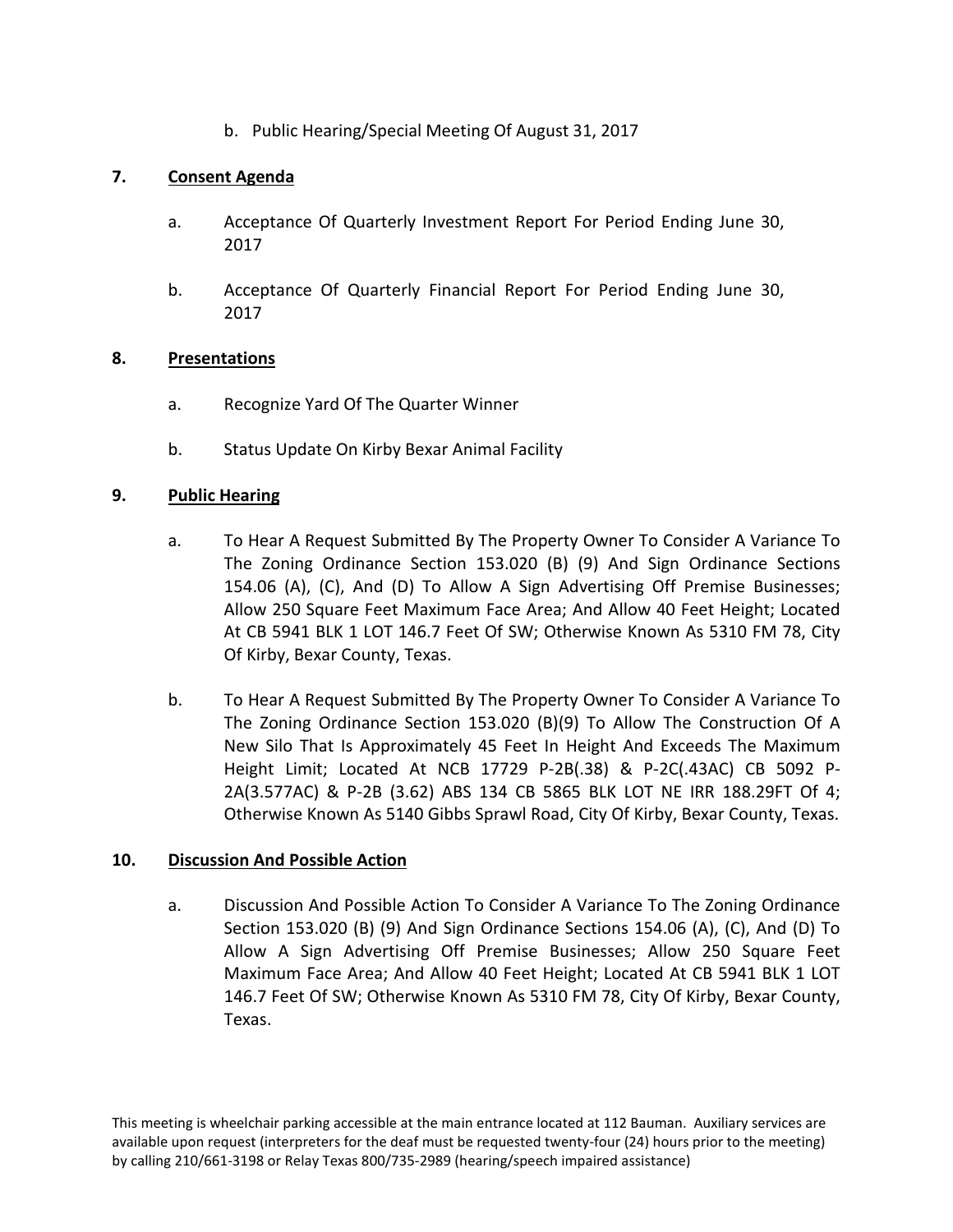- b. Discussion And Possible Action To Consider A Variance To The Zoning Ordinance Section 153.020 (B)(9) To Allow The Construction Of A New Silo That Is Approximately 45 Feet In Height And Exceeds The Maximum Height Limit; Located At NCB 17729 P-2B(.38) & P-2C(.43AC) CB 5092 P-2A(3.577AC) & P-2B (3.62) ABS 134 CB 5865 BLK LOT NE IRR 188.29FT Of 4; Otherwise Known As 5140 Gibbs Sprawl Road,, City Of Kirby, Bexar County, Texas.
- c. Discussion And Possible Action Pertaining To Ordinance No. O-2017-818 Making Appropriations For The Support Of The City Of Kirby For The Fiscal Year Beginning October 1, 2017 And Ending September 30, 2018 Appropriating Money To A Sinking Fund To Pay Interest And Principal Due On The City's Indebtedness; And Adopting The Annual Enterprise And General Fund Budgets Of The City Of Kirby For 2017-2018 Fiscal Year. This Is The First Reading.
- d. Discussion And Possible Action To Ratify The Property Tax Revenue Increase Reflected In The Annual Budget For The Fiscal Year Beginning October 1, 2017
- e. Discussion And Possible Action Pertaining To Ordinance No. O-2017-819 Levying Ad Valorem Taxes For Use And Operation Of The Municipal Government Of The City Of Kirby, Texas For The 2017 Tax Fiscal Year; Providing For Apportioning Each Levy For Specific Purposes; And, Providing When Taxes Shall Become Due And When Same Shall Become Delinquent If Not Paid. This Is The First Reading.
- f. Discussion And Possible Action To Consider Ordinance No. O-2017-820 Amending The 2016-2017 Fiscal Year Municipal Budget Of the City Of Kirby. This Is The First Reading.
- g. Discussion And Possible Action To Appoint Member(s) To The Economic Development Committee.
- h. Discussion And Possible Action To Appoint Member(s) To The Kirby Senior Center Board.
- i. Discussion And Possible Action To Award A Bid For Water Mains Replacements 2017.
- j. Discussion And Possible Action To Award A Bid for Pageland/Theodor Reconstruction 2017.

# **11. Requests and Announcements**

a. Requests By Mayor And Council Members For Items To Be Placed On Future City Council Agendas And Announcements On City Events/Community Interests

This meeting is wheelchair parking accessible at the main entrance located at 112 Bauman. Auxiliary services are available upon request (interpreters for the deaf must be requested twenty-four (24) hours prior to the meeting) by calling 210/661-3198 or Relay Texas 800/735-2989 (hearing/speech impaired assistance)